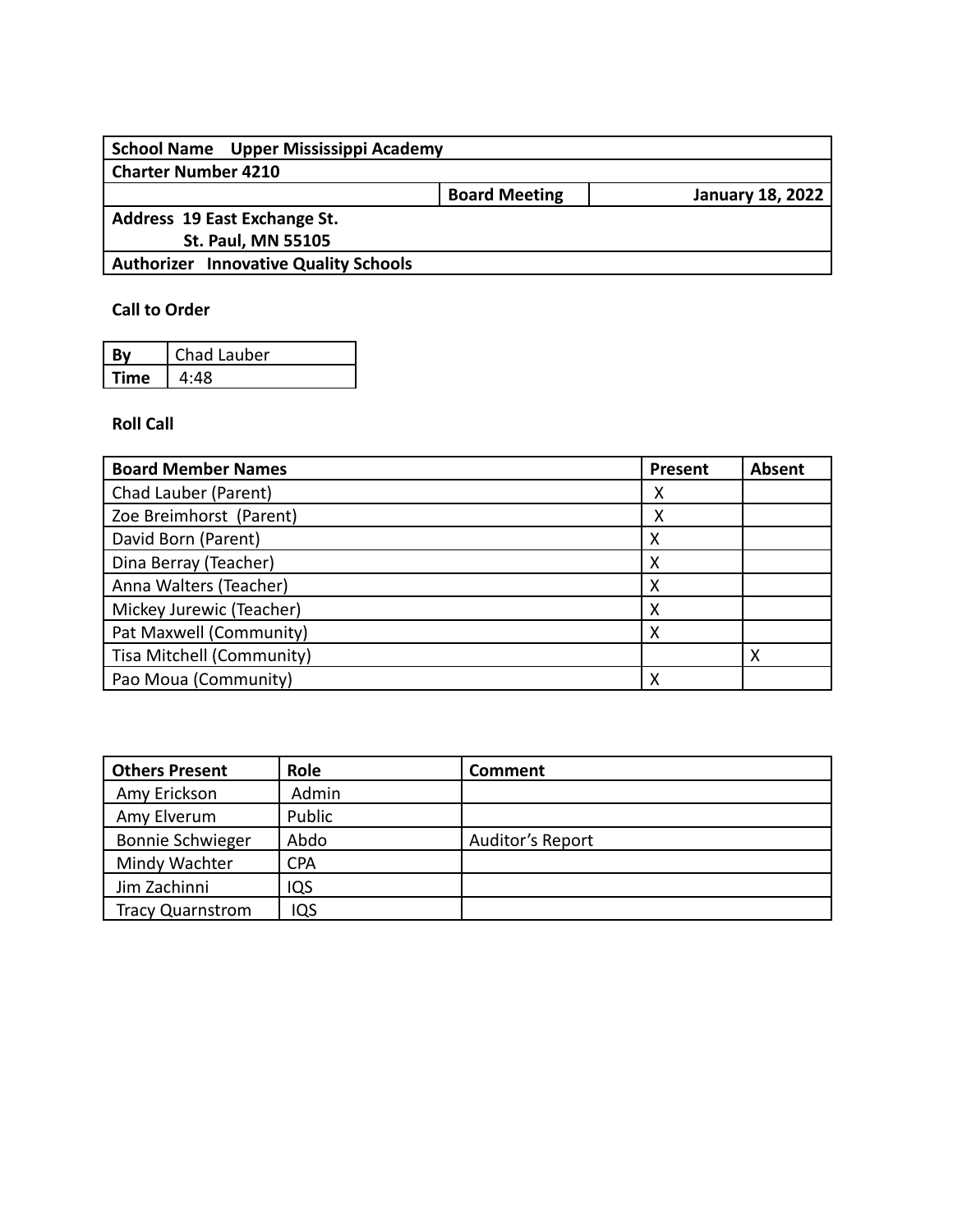| In the Matter of                | <b>Minutes of the Prior Meeting</b> |               |        |     |             |                |
|---------------------------------|-------------------------------------|---------------|--------|-----|-------------|----------------|
| <b>Motion to Approve</b>        |                                     | By Breimhorst |        | 2nd | By Jurewicz |                |
| <b>Vote</b>                     |                                     |               | Absent | Yea | <b>Nay</b>  | <b>Abstain</b> |
| <b>Board Member</b>             |                                     |               |        |     |             |                |
| Chad Lauber (Parent)            |                                     |               |        | X   |             |                |
| Zoe Breimhorst (Parent)         |                                     |               |        | X   |             |                |
| David Born (Parent)             |                                     |               |        | X   |             |                |
| Dina Berray (Teacher)           |                                     |               |        | X   |             |                |
| Anna Walters (Teacher)          |                                     |               |        | X   |             |                |
| Mickey Jurewicz (teacher)       |                                     |               |        | X   |             |                |
| Pat Maxwell (Community)         |                                     |               |        | X   |             |                |
| <b>Tisa Mitchell (Community</b> |                                     |               | X      |     |             |                |
| Pao Moua (Community)            |                                     |               |        | X   |             |                |

| In the Matter of<br>Agenda for the Current Meeting (with addition of vote on approving Amy<br>Elverum's authority to sign off on UMA's line of credit. |         |        |                           |                   |                |  |
|--------------------------------------------------------------------------------------------------------------------------------------------------------|---------|--------|---------------------------|-------------------|----------------|--|
| <b>Motion to Approve</b>                                                                                                                               | By Born |        | 2nd                       | <b>By Maxwell</b> |                |  |
| <b>Vote</b>                                                                                                                                            |         | Absent | Yea                       | <b>Nay</b>        | <b>Abstain</b> |  |
| <b>Board Member</b>                                                                                                                                    |         |        |                           |                   |                |  |
| Chad Lauber (Parent)                                                                                                                                   |         |        | X                         |                   |                |  |
| Zoe Breimhorst (Parent)                                                                                                                                |         |        | X                         |                   |                |  |
| David Born (Parent)                                                                                                                                    |         |        | X                         |                   |                |  |
| Dina Berray (Teacher)                                                                                                                                  |         |        | $\times$                  |                   |                |  |
| Anna Walters (Teacher)                                                                                                                                 |         |        | X                         |                   |                |  |
| Mickey Jurewic (Teacher)                                                                                                                               |         |        | X                         |                   |                |  |
| Pat Maxwell (Community)                                                                                                                                |         |        | X                         |                   |                |  |
| Tisa Mitchell (Community)                                                                                                                              |         | X      |                           |                   |                |  |
| Pao Moua (Community)                                                                                                                                   |         |        | $\boldsymbol{\mathsf{X}}$ |                   |                |  |

| <b>Public Comment. None</b> |  |
|-----------------------------|--|
| Comment:                    |  |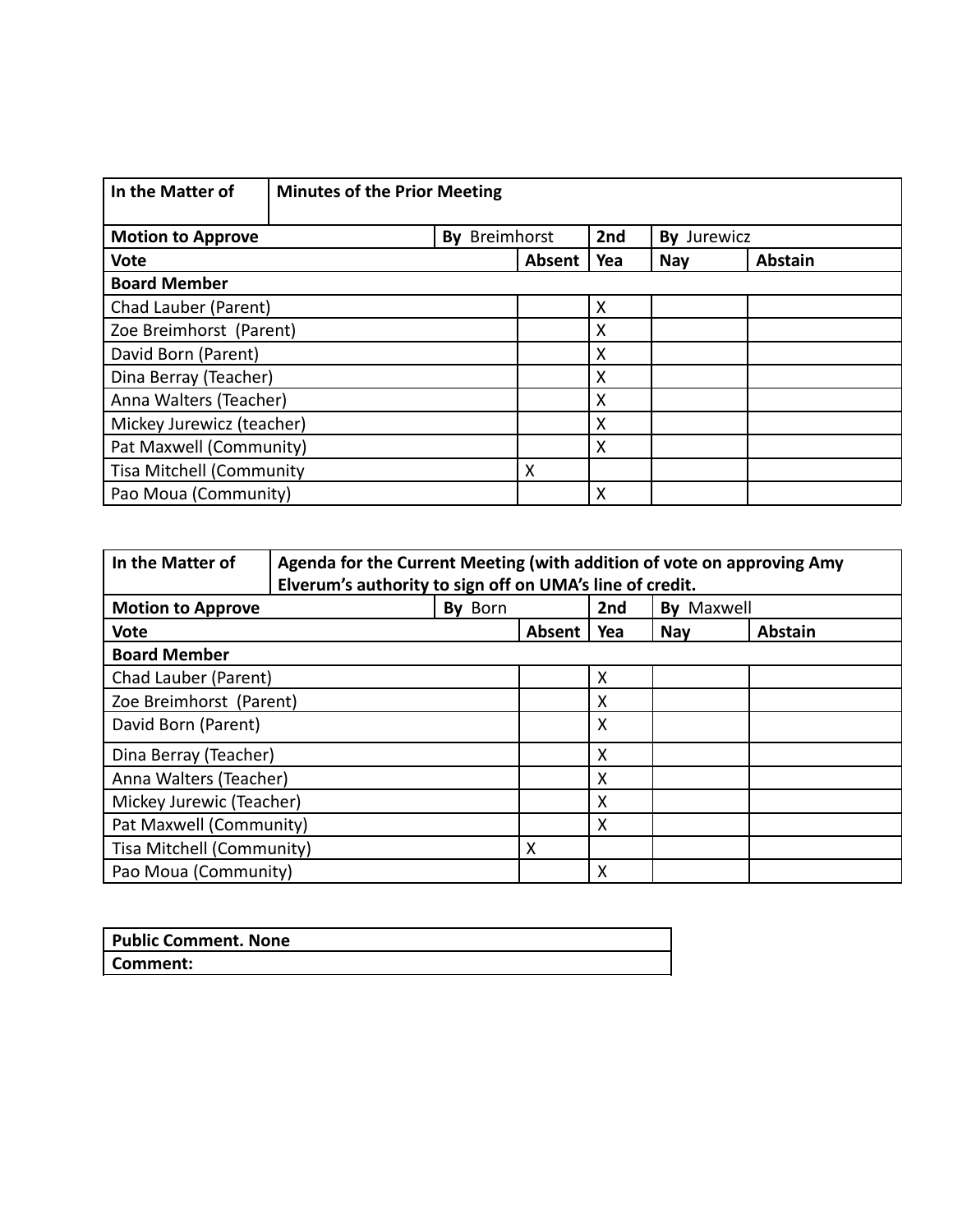| In the Matter of                                                                                                | <b>Financial Report</b>             |                   |        |     |            |         |  |
|-----------------------------------------------------------------------------------------------------------------|-------------------------------------|-------------------|--------|-----|------------|---------|--|
| Discussion led by Pat Maxwell and Mindy Wachter                                                                 |                                     |                   |        |     |            |         |  |
| Expenses and revenue in relative balance as anticipated, monthly adjustments expected,<br>Comment:<br>as usual. |                                     |                   |        |     |            |         |  |
|                                                                                                                 | Motion to Approve the report and to |                   |        |     |            |         |  |
| adopt the working budget as the                                                                                 |                                     |                   |        |     |            |         |  |
| <b>Approved Budget</b>                                                                                          |                                     | <b>By Maxwell</b> |        | 2nd | By Born    |         |  |
| <b>Vote</b>                                                                                                     |                                     |                   | Absent | Yea | <b>Nay</b> | Abstain |  |
| <b>Board Member</b>                                                                                             |                                     |                   |        |     |            |         |  |
| Chad Lauber (Parent)                                                                                            |                                     |                   |        | X   |            |         |  |
| Zoe Breimhorst (Parent)                                                                                         |                                     |                   |        | X   |            |         |  |
| David Born (Parent)                                                                                             |                                     |                   |        | X   |            |         |  |
| Dina Berray (Teacher)                                                                                           |                                     |                   |        | X   |            |         |  |
| Anna Walters (Teacher)                                                                                          |                                     |                   |        | X   |            |         |  |
| Mickey Jurewic (Teacher)                                                                                        |                                     |                   |        | X   |            |         |  |
| Pat Maxwell (Community)<br>X                                                                                    |                                     |                   |        |     |            |         |  |
| Tisa Mitchell (Community)                                                                                       |                                     |                   | X      |     |            |         |  |
| Pao Moua (Community)                                                                                            |                                     |                   |        | X   |            |         |  |

| In the Matter of<br>Granting authority to Amy Elverum to signoff on UMA Checking account |                           |                   |        |     |                      |                |  |
|------------------------------------------------------------------------------------------|---------------------------|-------------------|--------|-----|----------------------|----------------|--|
| Discussion led by Amy Erickson                                                           |                           |                   |        |     |                      |                |  |
| <b>Comment: No questions</b>                                                             |                           |                   |        |     |                      |                |  |
| <b>Motion to</b>                                                                         |                           | <b>By Maxwell</b> |        | 2nd | <b>By Breimhorst</b> |                |  |
| <b>Vote</b>                                                                              |                           |                   | Absent | Yea | <b>Nay</b>           | <b>Abstain</b> |  |
| <b>Board Member</b>                                                                      |                           |                   |        |     |                      |                |  |
| Chad Lauber (Parent)                                                                     |                           |                   |        | X   |                      |                |  |
| Zoe Breimhorst (Parent)                                                                  |                           |                   |        | X   |                      |                |  |
| David Born (Parent)                                                                      |                           |                   |        | X   |                      |                |  |
| Dina Berray (Teacher)                                                                    |                           |                   |        | X   |                      |                |  |
| X<br>Anna Walters (Teacher)                                                              |                           |                   |        |     |                      |                |  |
| X<br>Mickey Jurewic (Teacher)                                                            |                           |                   |        |     |                      |                |  |
| Pat Maxwell (Community)<br>X                                                             |                           |                   |        |     |                      |                |  |
| Tisa Mitchell (Community)                                                                | X                         |                   |        |     |                      |                |  |
|                                                                                          | X<br>Pao Moua (Community) |                   |        |     |                      |                |  |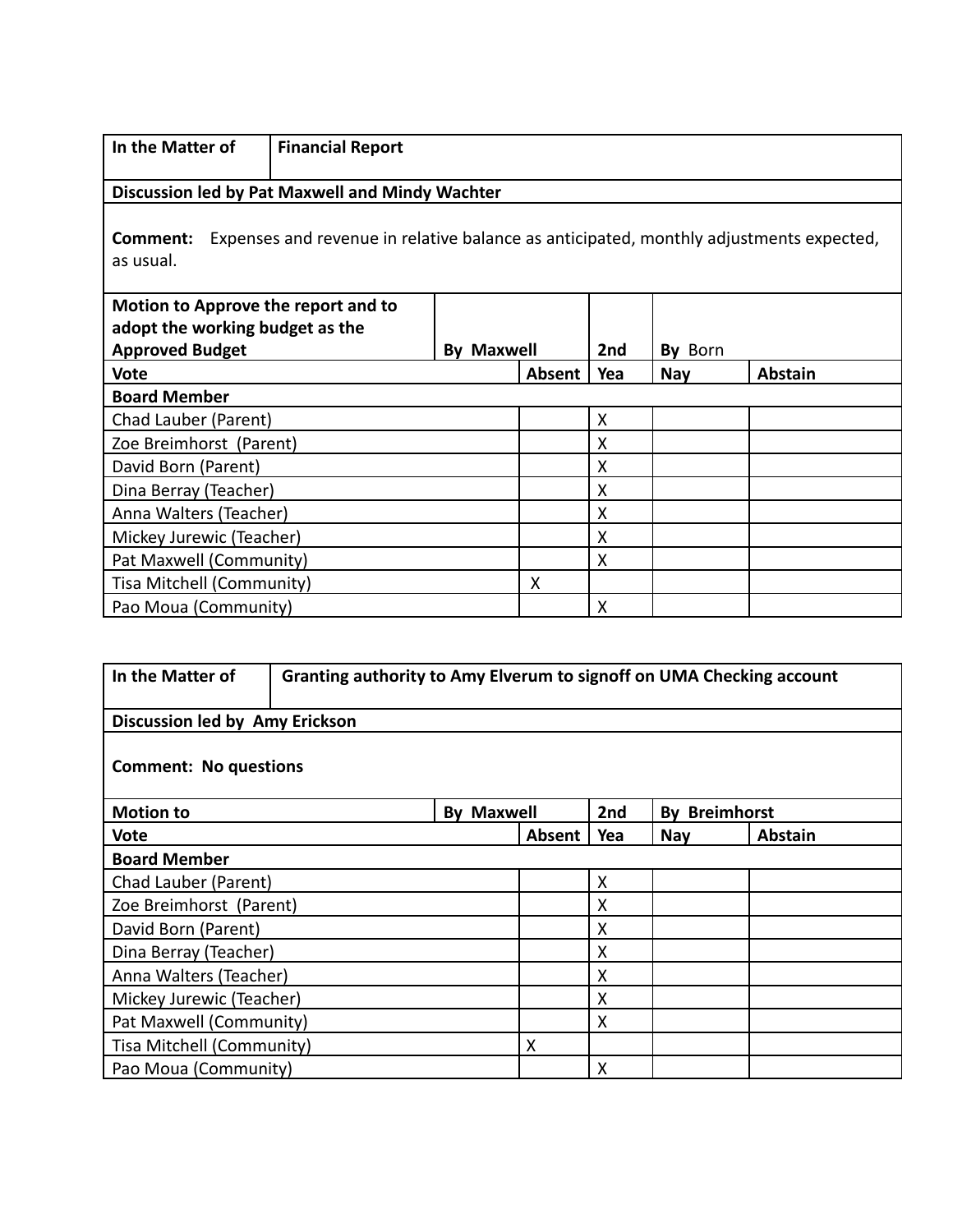| In the Matter of                                                                                                       | <b>Auditor's Report</b> |                   |        |     |            |                |  |
|------------------------------------------------------------------------------------------------------------------------|-------------------------|-------------------|--------|-----|------------|----------------|--|
| Discussion led by Bonnie Schwieger                                                                                     |                         |                   |        |     |            |                |  |
| Comment : Good Report: (1) clean and unmodified, (2) no issues with internal controls, (3) in full<br>legal compliance |                         |                   |        |     |            |                |  |
| <b>Motion to Adopt the Report</b>                                                                                      |                         | <b>By Maxwell</b> |        | 2nd | By Born    |                |  |
| <b>Vote</b>                                                                                                            |                         |                   | Absent | Yea | <b>Nay</b> | <b>Abstain</b> |  |
| <b>Board Member</b>                                                                                                    |                         |                   |        |     |            |                |  |
| Chad Lauber (Parent)                                                                                                   |                         |                   |        | X   |            |                |  |
| Zoe Breimhorst (Parent)                                                                                                |                         |                   |        | Χ   |            |                |  |
| David Born (Parent)                                                                                                    |                         |                   |        | X   |            |                |  |
| Dina Berray (Teacher)                                                                                                  |                         |                   |        | X   |            |                |  |
| Anna Walters (Teacher)                                                                                                 |                         |                   |        | X   |            |                |  |
| Mickey Jurewic (Teacher)                                                                                               |                         |                   |        | X   |            |                |  |
| Pat Maxwell (Community)                                                                                                |                         |                   |        | X   |            |                |  |
| Tisa Mitchell (Community)                                                                                              |                         |                   | X      |     |            |                |  |
| Pao Moua (Community)                                                                                                   |                         |                   |        | X   |            |                |  |

| In the Matter of<br><b>Development and Implementation Policy (#208)</b> |  |                   |        |     |                      |                |
|-------------------------------------------------------------------------|--|-------------------|--------|-----|----------------------|----------------|
| Discussion led by Amy Erickson                                          |  |                   |        |     |                      |                |
| Comment:                                                                |  |                   |        |     |                      |                |
| <b>Motion to Formally Adopt</b>                                         |  | <b>By Maxwell</b> |        | 2nd | <b>By Breimhorst</b> |                |
| Vote                                                                    |  |                   | Absent | Yea | <b>Nay</b>           | <b>Abstain</b> |
| <b>Board Member</b>                                                     |  |                   |        |     |                      |                |
| Chad Lauber (Parent)                                                    |  |                   |        | X   |                      |                |
| Zoe Breimhorst (Parent)                                                 |  |                   |        | X   |                      |                |
| David Born (Parent)                                                     |  |                   |        | X   |                      |                |
| Dina Berray (Teacher)                                                   |  |                   |        | X   |                      |                |
| Anna Walters (Teacher)<br>X                                             |  |                   |        |     |                      |                |
| Mickey Jurewic (Teacher)<br>X                                           |  |                   |        |     |                      |                |
| Pat Maxwell (Community)<br>X                                            |  |                   |        |     |                      |                |
| Tisa Mitchell (Community)                                               |  | X                 |        |     |                      |                |
| Pao Moua (Community)                                                    |  |                   |        | X   |                      |                |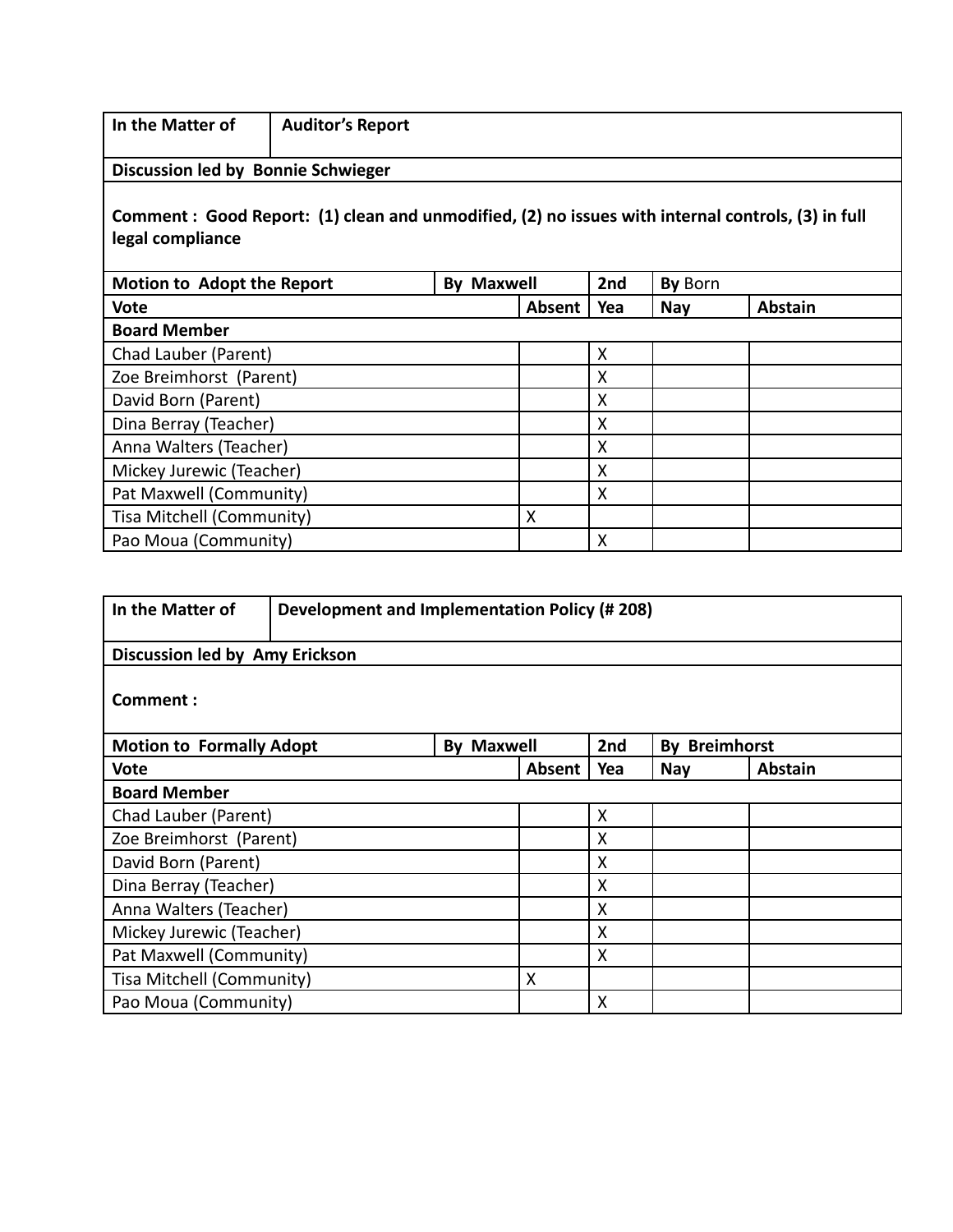| In the Matter of                | <b>Equity Policy</b> |                      |        |                           |                      |                |
|---------------------------------|----------------------|----------------------|--------|---------------------------|----------------------|----------------|
| Discussion led by Amy Erickson  |                      |                      |        |                           |                      |                |
| Comment:                        |                      |                      |        |                           |                      |                |
| <b>Motion to Formally Adopt</b> |                      | <b>By Breimhorst</b> |        | 2nd                       | <b>Walters</b><br>Bv |                |
| <b>Vote</b>                     |                      |                      | Absent | Yea                       | <b>Nay</b>           | <b>Abstain</b> |
| <b>Board Member</b>             |                      |                      |        |                           |                      |                |
| Chad Lauber (Parent)            |                      |                      |        | X                         |                      |                |
| Zoe Breimhorst (Parent)         |                      |                      |        | X                         |                      |                |
| David Born (Parent)             |                      |                      |        | $\boldsymbol{\mathsf{x}}$ |                      |                |
| Dina Berray (Teacher)           |                      |                      |        | X                         |                      |                |
| Anna Walters (Teacher)          |                      |                      |        | X                         |                      |                |
| Mickey Jurewicz (Teacher)       |                      |                      |        | X                         |                      |                |
| Pat Maxwell (Community)         |                      |                      |        | X                         |                      |                |
| Tisa Mitchell (Community)       |                      |                      | X      |                           |                      |                |
| Pao Moua (Community)            |                      |                      |        | X                         |                      |                |

Policies on Conflict of Interest and on the Fund Balance will have their "first read" at the February meeting.

| In the Matter of                                                                                                                                                                                                                                                                                                   | <b>Strategic Plan</b>                           |  |  |  |
|--------------------------------------------------------------------------------------------------------------------------------------------------------------------------------------------------------------------------------------------------------------------------------------------------------------------|-------------------------------------------------|--|--|--|
|                                                                                                                                                                                                                                                                                                                    |                                                 |  |  |  |
|                                                                                                                                                                                                                                                                                                                    | Discussion led by: Amy Erickson. Zoe Breimhorst |  |  |  |
| Erickson reported plans are underway to engage students and staff if taking the next steps for<br>implementation of the strategic plan.<br>Briemhorst scheduled a meeting on February 3 <sup>rd</sup> at UMA for the Board to review and 'brainstorm" a<br>re-write of the School's mission and values statements. |                                                 |  |  |  |
| <b>Vote</b>                                                                                                                                                                                                                                                                                                        |                                                 |  |  |  |
| None Required                                                                                                                                                                                                                                                                                                      |                                                 |  |  |  |

| In the Matter of | Director's Report |
|------------------|-------------------|
|------------------|-------------------|